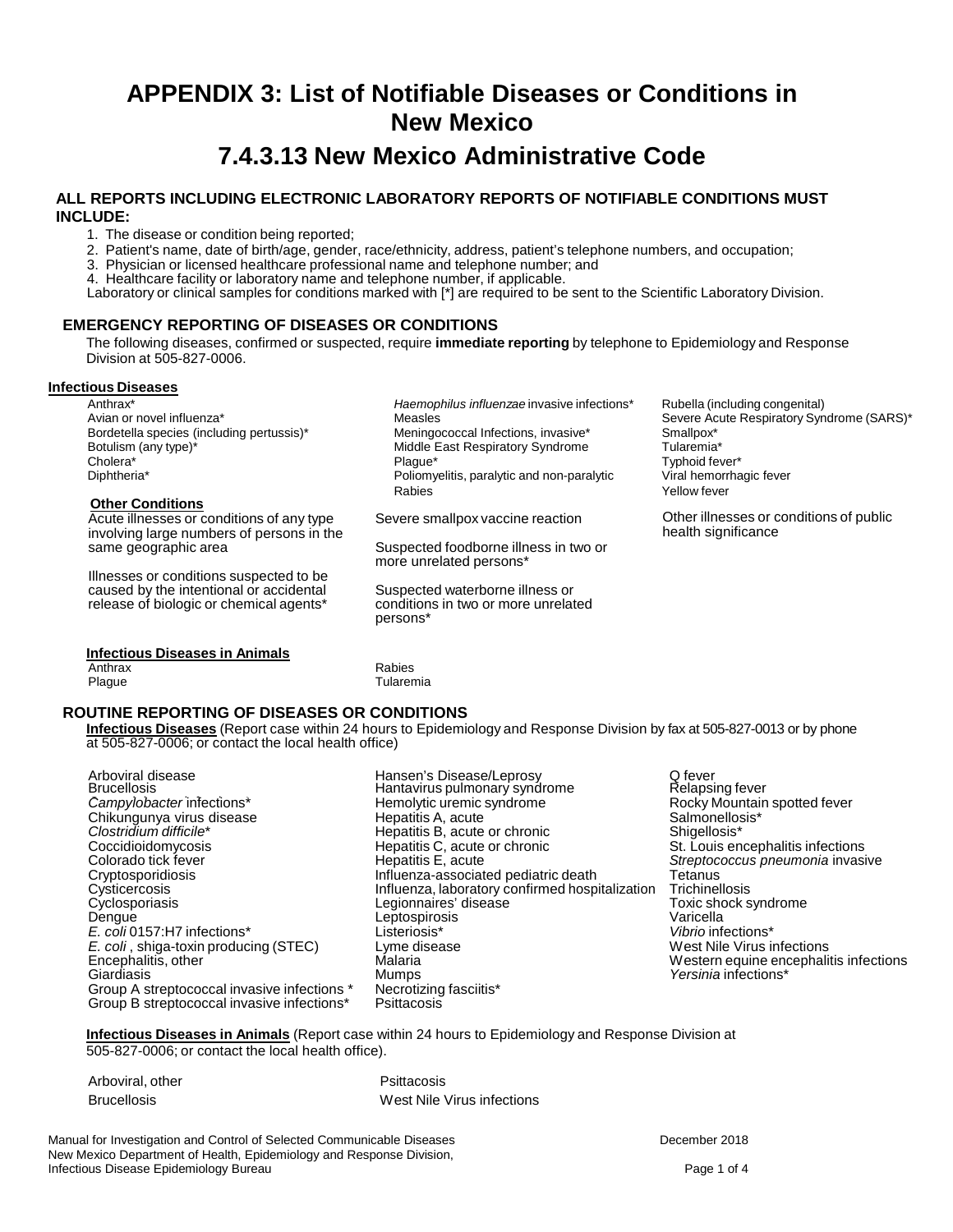## **Tuberculosis\*.**

Report suspect or confirmed cases to NM department of health tuberculosis program by fax at 505-827-0163 or by phone at 505-827-2471 or 505-827-2473: active disease within 24 hours; infection within 72 hours.

#### **SexuallyTransmitted Diseases**

Report to Infectious Disease Bureau - STD Program, NM Department of Health, P.O. Box 26110, Santa Fe, NM 87502-6110, Fax 505-476- 3638; or call 505-476-3636.

Chancroid Gonorrhe Syphilis *Chlamydia trachomatis* infections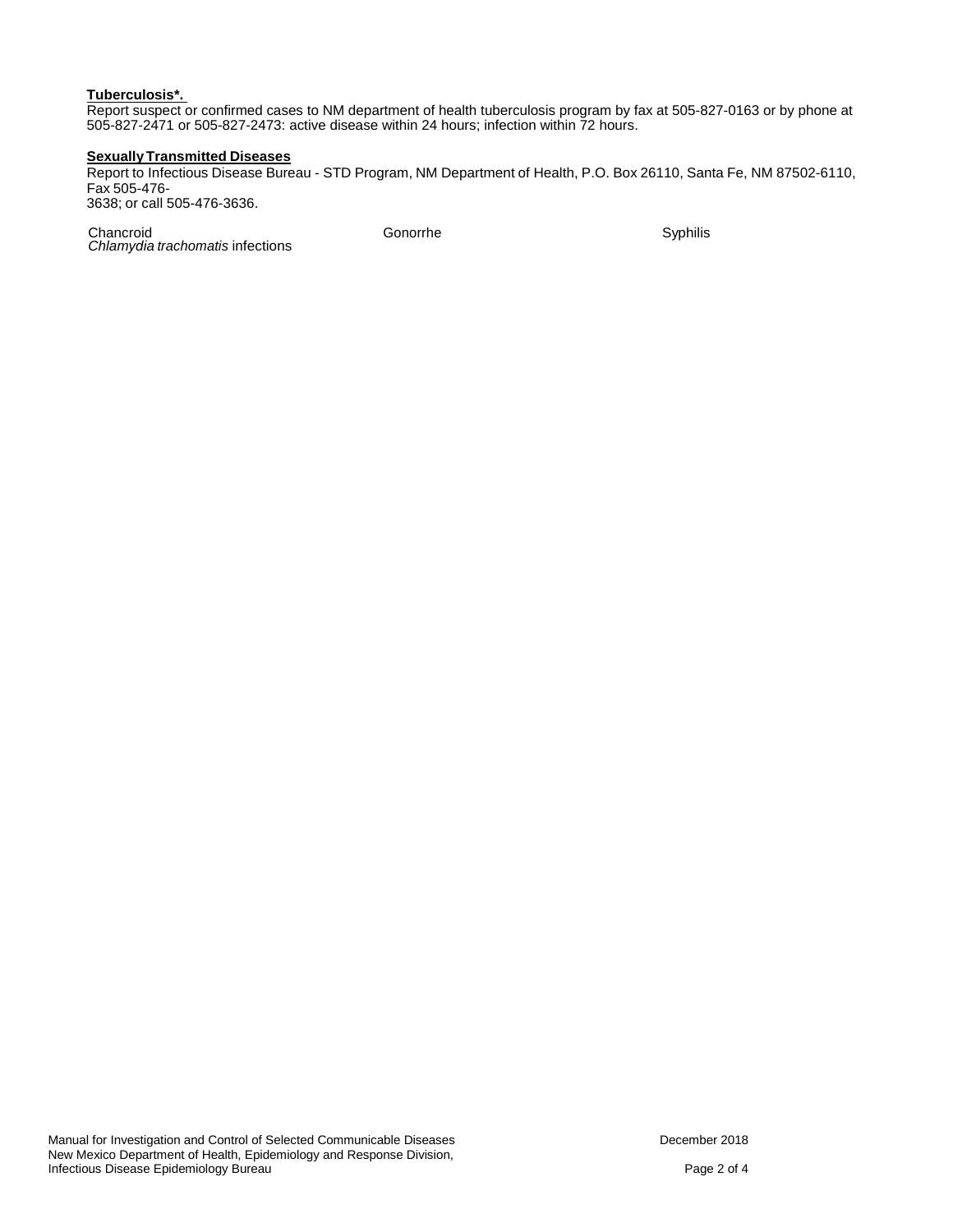#### **HIV (Human Immunodeficiency Virus) and AIDS (Acquired Immunodeficiency Syndrome)**

Report to HIV and Hepatitis Epidemiology Program, 1190 St. Francis Dr., N1350, Santa Fe, NM 87502, fax 505-476-3544 or call 505- 476-3515.

All CD4 lymphocyte tests (count and percent) All confirmed positive HIV (screening test plus confirmatory test) All HIV genotype tests

All positive HIV cultures All tests for HIV RNA or HIV cDNA (viral load All tests to detect HIV proteins

Opportunistic infections, cancers, and any other test or condition<br>HIV or AIDS

#### **Occupational Illness and Injury**

Report to Epidemiology and Response Division, NM Department of Health, P.O. Box 26110, Santa Fe, NM 87502-6110; or call 505- 827-0006.

| Asbestosis                   | Occupational asthma                  | <b>Silicosis</b>                                                   |
|------------------------------|--------------------------------------|--------------------------------------------------------------------|
| Coal worker's pneumoconiosis | Occupational burn hospitalization    |                                                                    |
| Hypersensitivity pneumonitis | Occupational injury death            | Other illnesses or injuries related to<br>occupational<br>exposure |
| Mesothelioma                 | Occupational pesticide poisoning     |                                                                    |
| Noise induced hearing loss   | Occupational traumatic<br>amputation |                                                                    |

#### **Health Conditions Related to Environmental Exposures and Certain Injuries**

Report to Epidemiology and Response Division, NM Department of Health, P.O. Box 26110, Santa Fe, NM 87502-6110; or call 505- 827-0006.

# **Environmental Exposures**

All pesticide poisoning Arsenic in urine greater than 50 micrograms/liter Carbon monoxide poisoning Infant methemoglobinemia Lead (all blood levels)

Mercury in urine greater than 3 micrograms/liter or Mercury in blood greater than 5

Uranium in urine greater than 0.2 micrograms/liter or 0.2 micrograms/gram

micrograms/liter **Contact Contact Contact Contact Contact Contact Contact Contact Contact Contact Contact Contact Contact Contact Contact Contact Contact Contact Contact Contact Contact Contact Contact Contact Contact Cont** health conditions

**Injuries** Traumatic brain injuries

Firearm Injuries Fracture due to fall among older adults

### **Adverse Vaccine Reactions**

Report to Vaccine Adverse Events Reporting System, [http://www.vaers.hhs.org.](http://www.vaers.hhs.org/) Send copy of report to Immunization Program Vaccine Manager, NM Department of Health, P.0. Box 26110, Santa Fe, NM 87502-6110; fax 505-827-1741.

#### **Healthcare-associated infections**

Acute care hospitals only report through NHSN and confer rights to NM department of health. Central line-associated bloodstream infections (CLABSI) events *Clostridium difficile* infections

Report all infections, including non-healthcare-associated, within 24 hours to epidemiology and response division by fax at 505- 827-0013 or by phone at 505-827-0006.<br>carbapenem-resistant enterobacteriaceae\*: carbapenem-resistant pseudomonas aeruginosa\*.

#### **Cancer**

Report to NM DOH designee: New Mexico Tumor Registry, University of New Mexico School of Medicine, Albuquerque, NM 87131. Report all malignant and in situ neoplasms and all intracranial neoplasms, regardless of the tissue of origin.

### **Human Papillomavirus (HPV)**

Report to NM DOH designee: Laboratories report the following tests to the New Mexico HPV Pap Registry, 1816 Sigma Chi Rd *NE, Albuquerque, NM 87106, phone 505-272-5785 or 505-277-0266.*

Papanicolaou test results (all results) Cervical, vulvar and vaginal pathology results (all results) HPV test results (all results)

### **Birth Defects**

Report to Epidemiology and Response Division, NM Department of Health, P.O. Box 26110, Santa Fe, NM 87502-6110; or call 505- 827-0006.

Manual for Investigation and Control of Selected Communicable Diseases **December 2018** December 2018 New Mexico Department of Health, Epidemiology and Response Division, Infectious Disease Epidemiology Bureau **Page 3 of 4** and 2001 and 2008 and 2008 and 2008 and 2008 and 2008 and 2008 and 2008 and 2008 and 2008 and 2008 and 2008 and 2008 and 2008 and 2008 and 2008 and 2008 and 2008 and 200